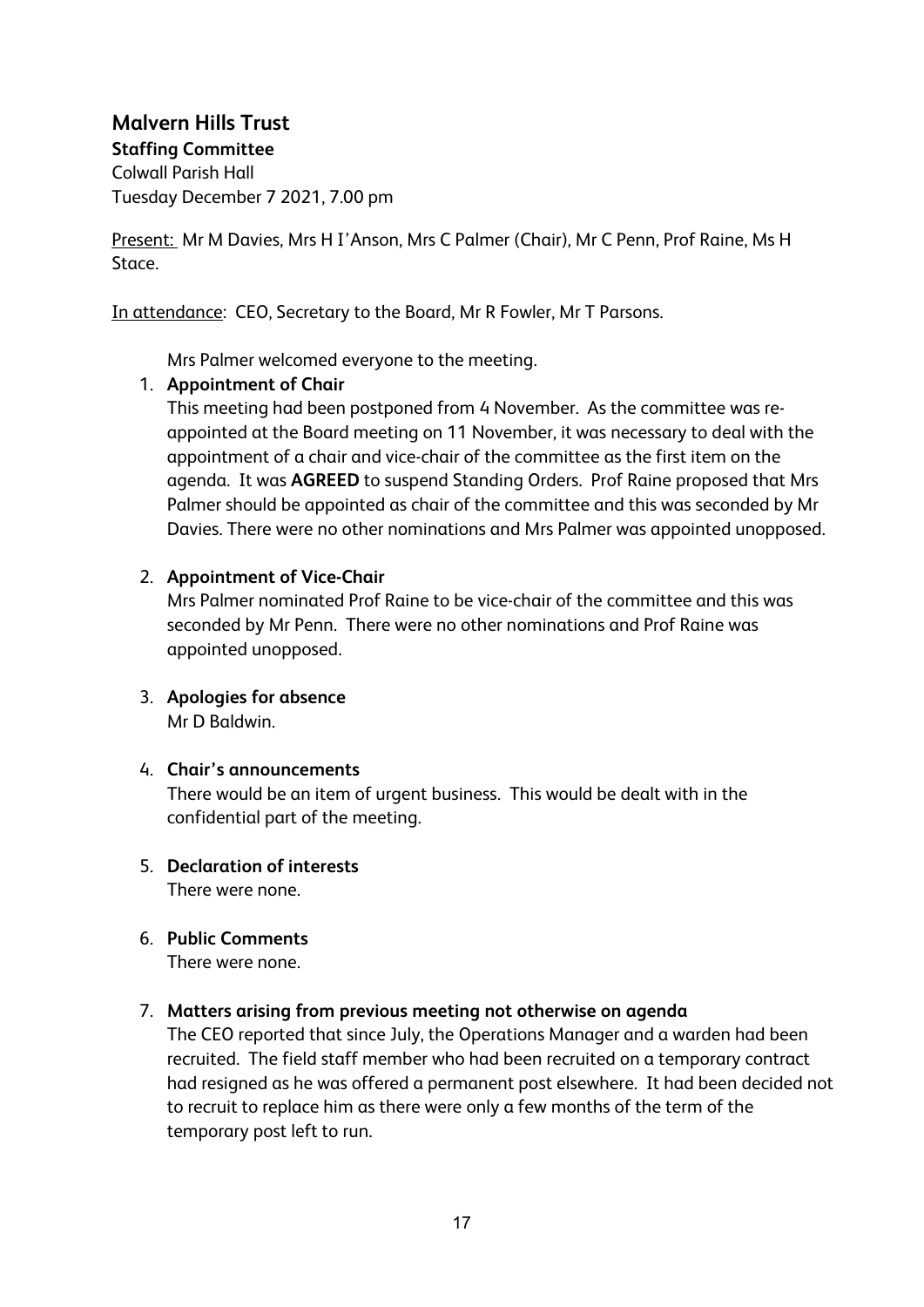# 8. **Update on Health and Safety Issues**

The CEO went through his written report. There had been no further incidents since the report was written.

The points arising from Mr Tompkins' visit were being actioned. The advice given in relation to the throw line at Gullet Quarry was that it should be checked daily. When visits to the quarry were less frequent in the winter months, Mr Tompkins had recommended removing the throw line altogether. The CEO clarified that the reference in the report to marking car park bays was in relation to the Manor House car park. A new system was being trialled to enable staff to report any health and safety concerns as well as "near misses".

The CEO had updated the Covid risk assessments in the light of the deteriorating situation.

# 9. **Review of Abusive, Persistent or Vexatious Complainants Policy**

The CEO said that the draft policy had been prepared following consideration of similar policies used by other organisations. The policy included behaviour directed at trustees (recognising that they were volunteers)

Amendments were proposed:

- Page 1, paragraph 3 before the bullets amend to read: Unacceptable behaviour may include (but is not limited to)
- Page 4, under the heading "Ceasing all contact with a complainant" make clear that this was not an exclusive list.

It was agreed that the document was intended as guidance and needed to be drafted in a way that allowed for flexibility of response.

On the proposal of Mr Davies, seconded by Mrs I'Anson it was **RESOLVED** unanimously to recommend that the revised policy be approved by the Board subject to the points set out above.

## 10. **Review of Bullying and Harassment Policy**

On the proposal of Prof Raine, seconded by Mr Penn it was **RESOLVED** unanimously to recommend that the revised policy be approved by the Board.

## 11. **Urgent Business**

To be dealt with in confidential session.

## 12. **Date of next meeting**

7 April 2022.

#### 13. **Confidential business**

On the proposal of Ms Stace seconded by Mr Penn it was **RESOLVED** unanimously to exclude the public for discussion of items 11 and 14 on the grounds that publicity would be prejudicial to the public interest by reason of the exempt or confidential nature of the business to be transacted (personnel matters).